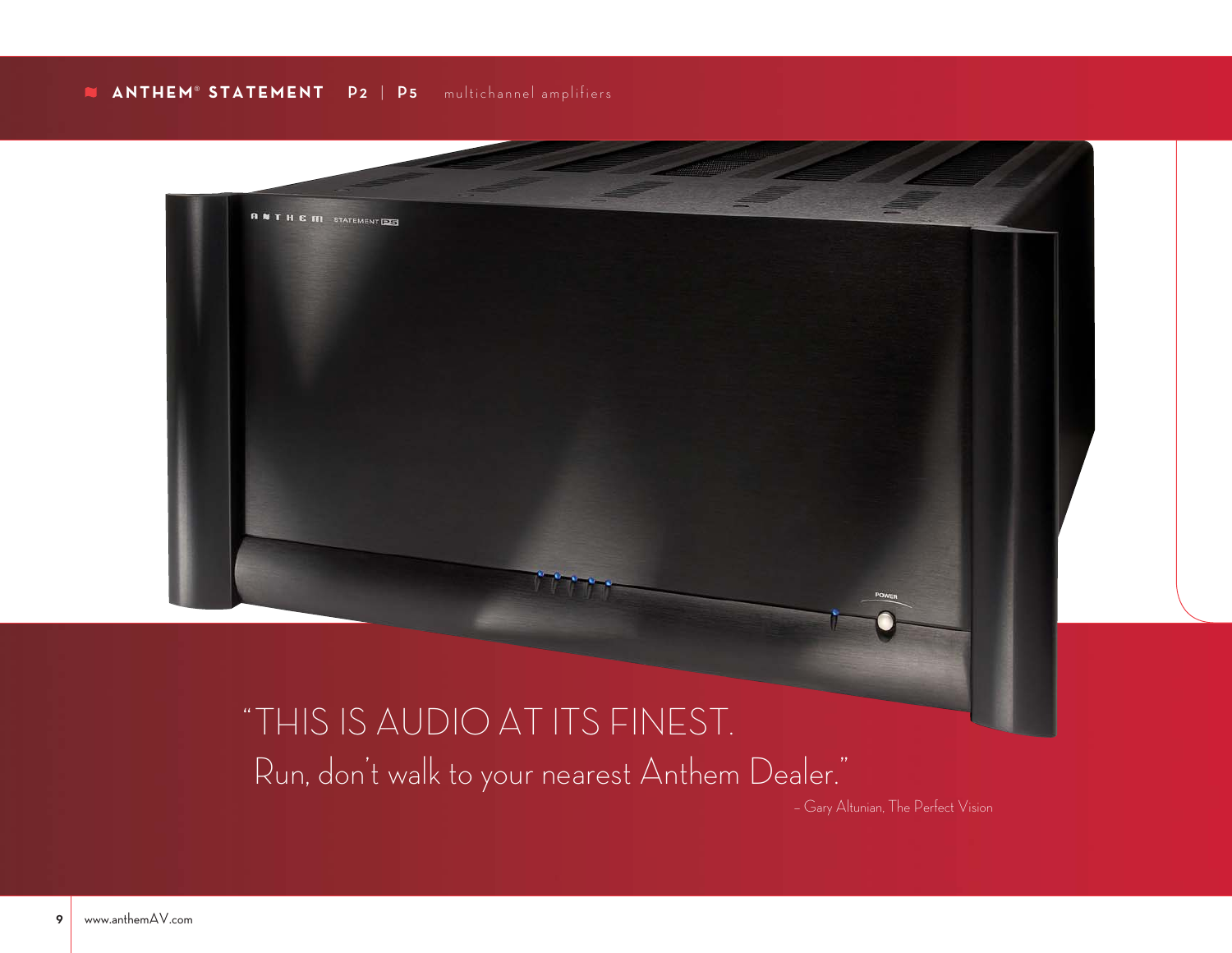# RAVE REVIEWS

"… multichannel audio of the highest order … sound was big and bold … immediate and real … totally enveloping … incredibly tight and defined … bass notes were powerful, seeming to reach down lower than I had ever heard … razor-sharp imaging, dynamics, and all the other hallmarks of a true high-end amplifier … a level of performance far beyond what is normally available at this price."

– Roger Kanno, Home Theater & Sound on the P5

"The P5 has a tendency to leave you somewhat speechless … such enormous performance and value for the dollar that it has to be auditioned … Anthem has totally hit a home run." – Manoj Motwani, HDTVetc.

"The P2 rules … beautiful power … incisive … crisp and articulate … exceptionally neutral … delivering the subtleties, nuances and harmonic delicacies — without editorializing … seriously slamming bass … set to redefine the concept of value in the audiophile world." – Jason Thorpe, SoundStage!



# **PERFORMANCE FROM THE HEART**

In life we admire "heart." When we say someone has heart we mean passion, spirit, fortitude. And we applaud it. While the amplifier is the brawn behind every successful music and movie presentation, it is also the heart! Its role is as crucial as that of the speakers in its ability to render delicate musical detail one moment and deliver room-shaking explosions the next. The most exquisite piece of music falls flat without clean, quiet power to sustain it through to its natural, musical ebb. Movie special effects require an inordinate supply of stable, highcurrent power to give visceral credibility to the "special" aspect of each effect! In fact, all truly successful sound reproduction requires "heart."

The heart of an amplifier rests with its design and it is here that P2 and P5 amplifiers reveal their high-end lineage: multi-layered, hand-designed circuit boards with thick copper traces; rugged, independent power supplies with tuned toroidal power transformers for each amplifier channel; fourteen rugged bipolar output devices per channel; custom-designed convection-cooled heatsinks with serrated fins; a "no-fuse" design strategy. And the list goes on.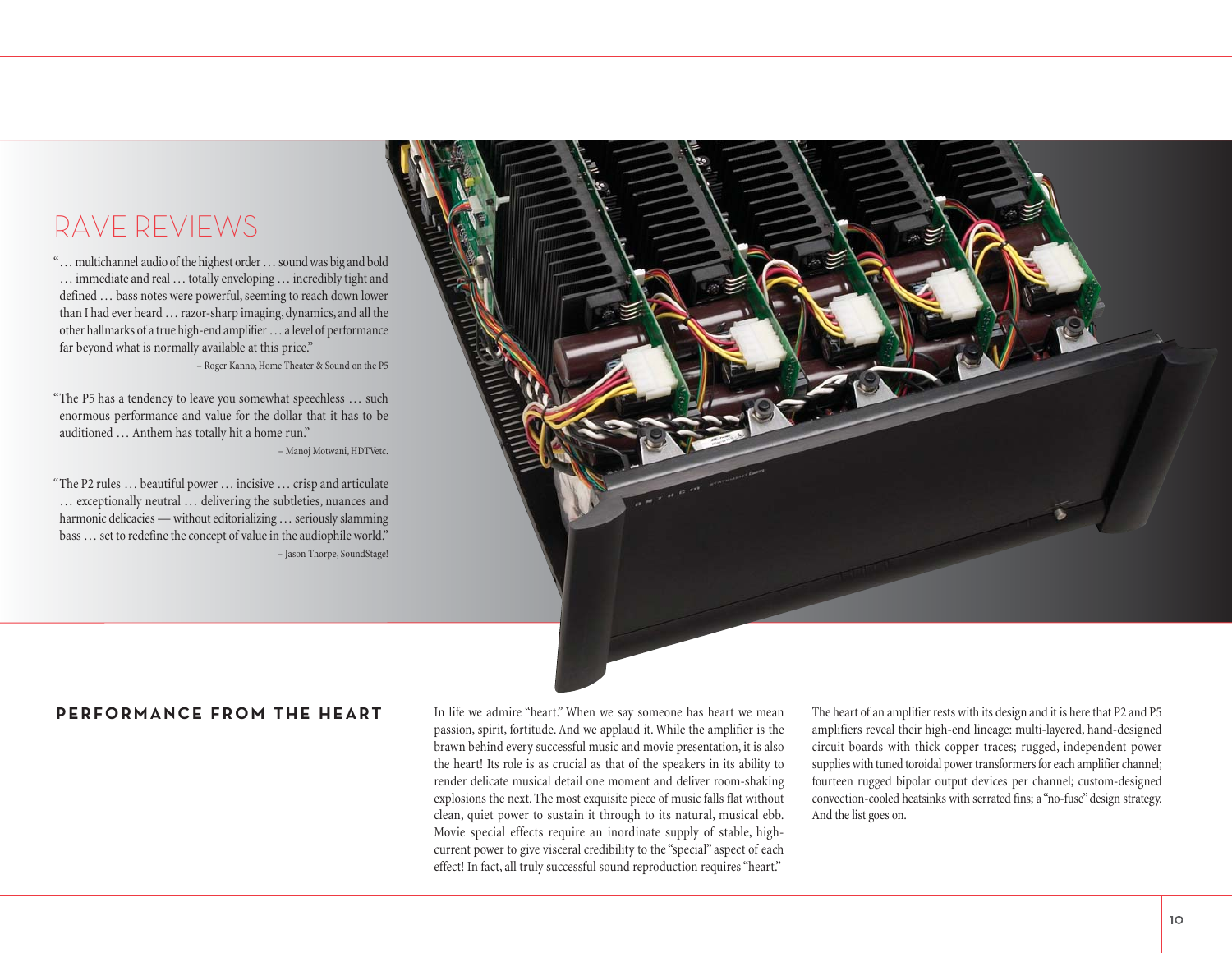

#### **EDGE-OF-THE-ART MULTI-MONO DESIGN**

By design, P2 and P5 amplifiers are powerful independent "monoblock" amplifiers. Each channel is self-contained on its own glass-epoxy circuit board and heatsink and benefits from an independent power supply. Since there is no common audio path between channels there is a complete absence of crosstalk.

Frequency-response channel matching is superb. The musical picture is seamless and exquisitely detailed with a multichannel soundstage that is astonishingly transparent, cohesive and three dimensional.



#### **MASSIVE TOROIDAL TRANSFORMERS**

Conservatively rated, in a low-profile design, these low-impedance toroidal power supplies—one per amplifier channel—make no sacrifices when it comes to delivering a continuous supply of pure, clean lownoise power.

They are shaped to minimize hum while a sequence-controlled soft turnon significantly reduces power line transients and in-rush current during start up, thereby preventing accidental tripping of the circuit breakers.



**CASCODED COMPLEMENTARY FEEDBACK INPUT STAGE** P2 and P5 amplifiers benefit from our proprietary input topology—a unique departure from the classical differential input stage. Eight

low-noise bipolar input devices, hand-matched for superior balance, are configured in a complementary active-load cascoded feedback arrangement. Heat shrink tubing applied around each critical input pair ensures superior thermal tracking.

Designed to reduce distortion, this arrangement not only ensures exceptionally linear response, but also superior bandwidth and superb amplifier reliability.



## **FOURTEEN BIPOLAR OUTPUT DEVICES PER CHANNEL**

An amplifier's ultimate performance is directly related to the number of high-quality, high-current devices used in the output stage. The greater the number of devices employed per channel, the greater the available power to deliver the crescendos in music and the thunder and explosions in movies. And the greater the amount of current that can be held in reserve.

While some manufacturers cut corners to save costs in this area, our designers incorporated fourteen bipolar output devices per channel. This results in tremendous current held in reserve.



#### **INDEPENDENT POWER SUPPLIES**

P Series amplifiers are the cleanest, quietest amplifiers in the industry. Each amplifier channel features two separate and autonomous power supplies fed from separate transformer windings. The amplifiers are thus able to deliver stable, continuous power at maximum output, regardless of the number of channels being driven.

While some amplifiers tend to oscillate when driving lower impedance loads, the P2 and P5 remain perfectly stable under all conditions. If pushed into clipping, the proprietary anti-saturation tracking power supply circuit takes over to ensure a seamless recovery.

Since the use of a regulated power supply in the driver stage removes noise emitted by the bridge rectifier (often heard as an audible hum at 120 Hz and its harmonics), the P2 and P5 achieve an utterly silent noise floor.





#### **HAND-DESIGNED CIRCUIT BOARDS**

Our two-layer military-spec (FR-4-rated) glass-epoxy circuit boards feature plated through-holes and 2-ounce copper traces, promoting excellent conductivity.

Extensive use of power and groundplanes ensures exceptionally low noise and increased protection from stray electromagnetic energy internally as well as externally from other devices.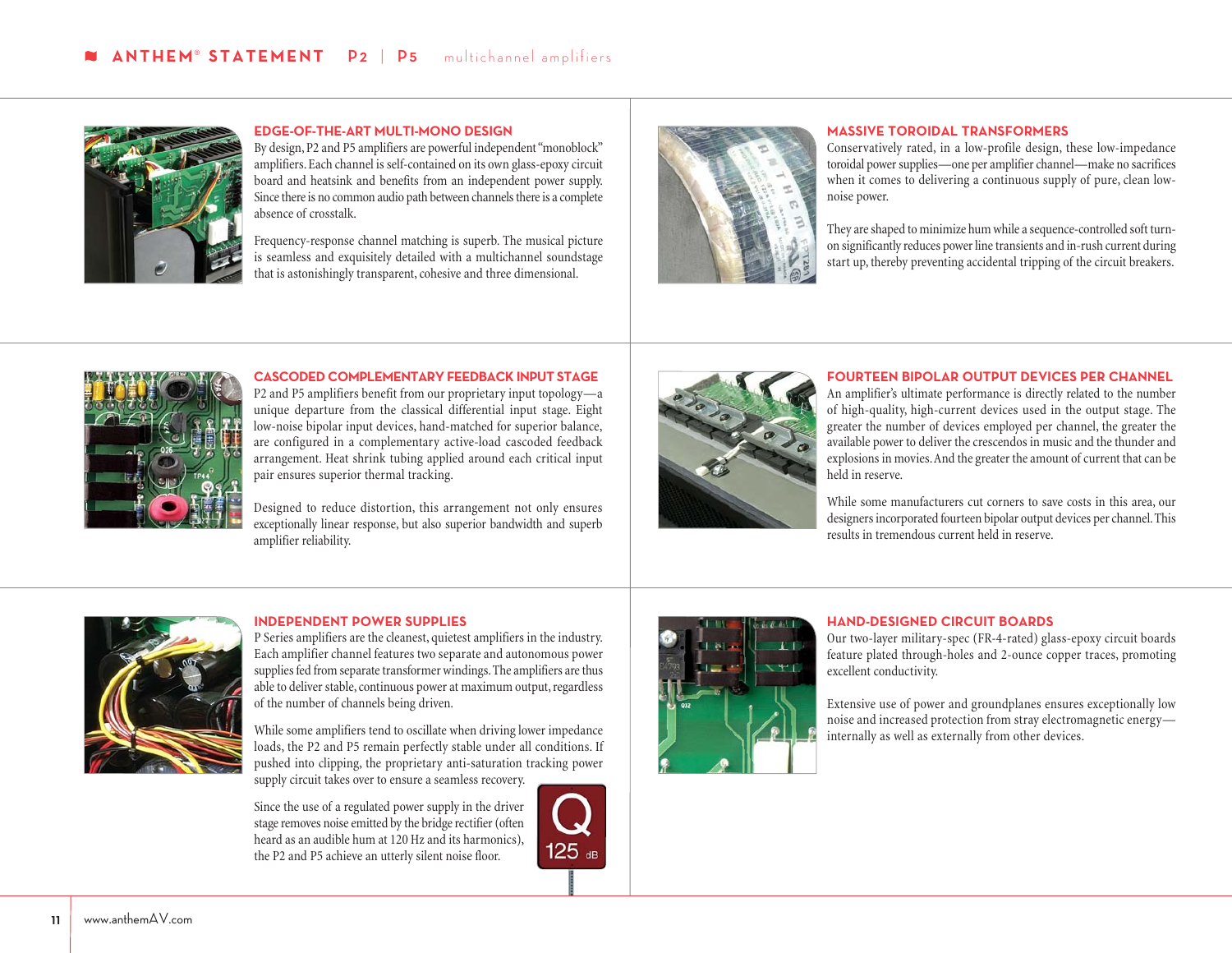

### **"NO FUSE" DESIGN**

P2 and P5 amplifiers are Direct-Connected to the power supply capacitor bank. This keeps output impedance remarkably low while making more power available to the amplifier. Even when driving lower- or compleximpedance loads, the result is audibly superior performance. If an output short circuit does occur, only the AC line breaker will trip—there are no fuses to replace.

The standby low-power supply is protected by self-resetting Positive Temperature coefficient thermistors (PTCs). Once the condition that tripped the PTC disappears, the circuit restores itself automatically.



#### **RCA AND XLR TRUE-BALANCED INPUTS**

A three-way switch on the amplifier's rear panel offers an RCA input, a professional quality XLR balanced input and an attenuated XLR balanced connection (for preamplifiers that require it). Gold-plated female RCA jacks and gold-plated XLR balanced connections provide the highestquality input connections.



# **OVERSIZE GOLD-PLATED BINDING POSTS**

Our custom-designed binding posts are easy to use, ensure full power delivery at all times and facilitate large speaker cable connectors.



#### **OVERSIZE ALUMINUM HEATSINKS**

With more than 1125 square inches (7258cm<sup>2</sup>) of computer modeled heatsink (including large serrated fins) per channel, P2 and P5 amplifiers are superbly equipped to dissipate the heat generated by their high power levels. This, in turn, eliminates the need for noise-inducing cooling fans. A thermal sensor on each heatsink continuously monitors safe operating temperature.



### **THREE POWER ON/OFF OPTIONS**

P2 and P5 amplifiers can be powered On/Off three ways:

- 1. Manually, with the On/Off switch on the front panel.
- 2. Remotely, via the 12-volt trigger input on the rear panel.
- 3. Automatically, with our patented Auto-On/Off circuit. Auto-On turns the amplifier on when it senses an input signal and turns off 20 minutes after the input signal ends.



#### **DESIGNED AND BUILT IN NORTH AMERICA**

Fine-grain brushed aluminum cover and extruded aluminum handles. Heavy-gauge, low-resonance 12-awg steel chassis and oversize aluminum heatsinks generate serious high-end weight and authority.

IEC AC female sockets and detachable high-power, high-quality 14-awg AC power cords.

Can be ordered with rack-mount handles.(See Dealer for more information.)